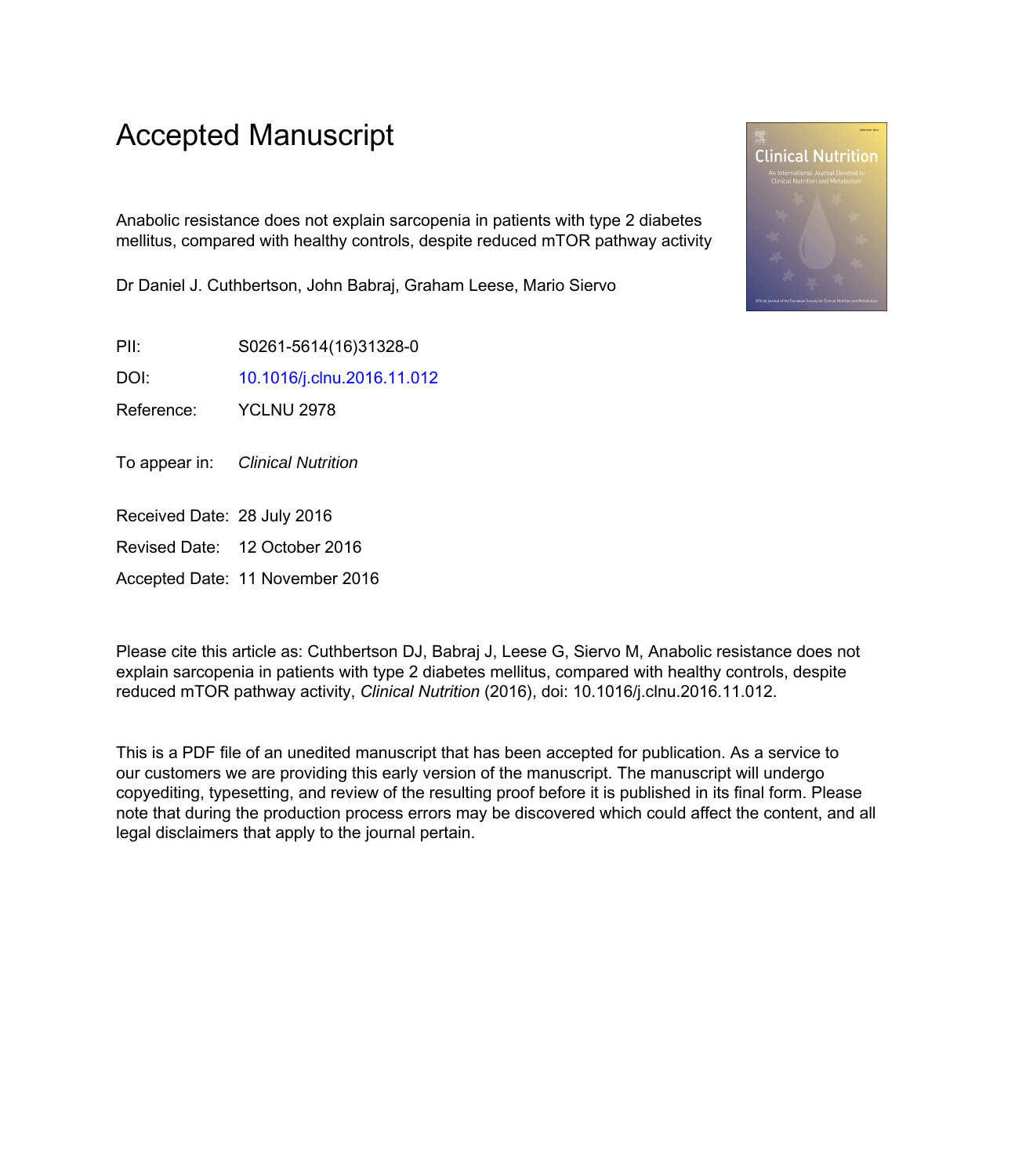# **Anabolic resistance does not explain sarcopenia in patients with type 2 diabetes mellitus, compared with healthy controls, despite reduced mTOR pathway activity**

Daniel J Cuthbertson<sup>1</sup>, John Babraj<sup>2</sup>, Graham Leese<sup>3</sup>, Mario Siervo<sup>4</sup>

 $1$ Medical Research Council-Arthritis UK Centre of Excellence for Musculoskeletal

Ageing Research, University of Liverpool, L69 3GA, UK

<sup>2</sup>University of Abertay, Dundee, Scotland

<sup>3</sup>Department of Diabetes, Ninewells Hospital and Medical School, Dundee, Scotland

<sup>4</sup>Human Nutrition Research Centre, Institute of Cellular Medicine, Newcastle University, Campus for Ageing and Vitality, Newcastle on Tyne, NE4 5PL, UK

ical Research Council-Arthritis UK Centre of Excellence for Musculoskeletal<br>
Ageing Research, University of Liverpool, L69 3GA, UK<br>
<sup>2</sup>University of Abertay, Dundee, Scotland<br>
rtment of Diabetes, Ninewells Hospital and Me *Corresponding author & address for reprints:* **Dr Daniel Cuthbertson**  Clinical Sciences Centre, Aintree University Hospital, Liverpool, L9 7AL

*E-mail*: daniel.cuthbertson@liverpool.ac.uk *Tel* 0151 529 5911,

*Fax* 0151 529 5888

*Conflicts of interest:* None to declare

*Funding:* Medical Research Council and Arthritis UK

*Word count: Abstract (250 words), Text (1500 words), References (12), Figures (2),* 

OSM (1)

Journal: Clinical Nutrition (Short Communication)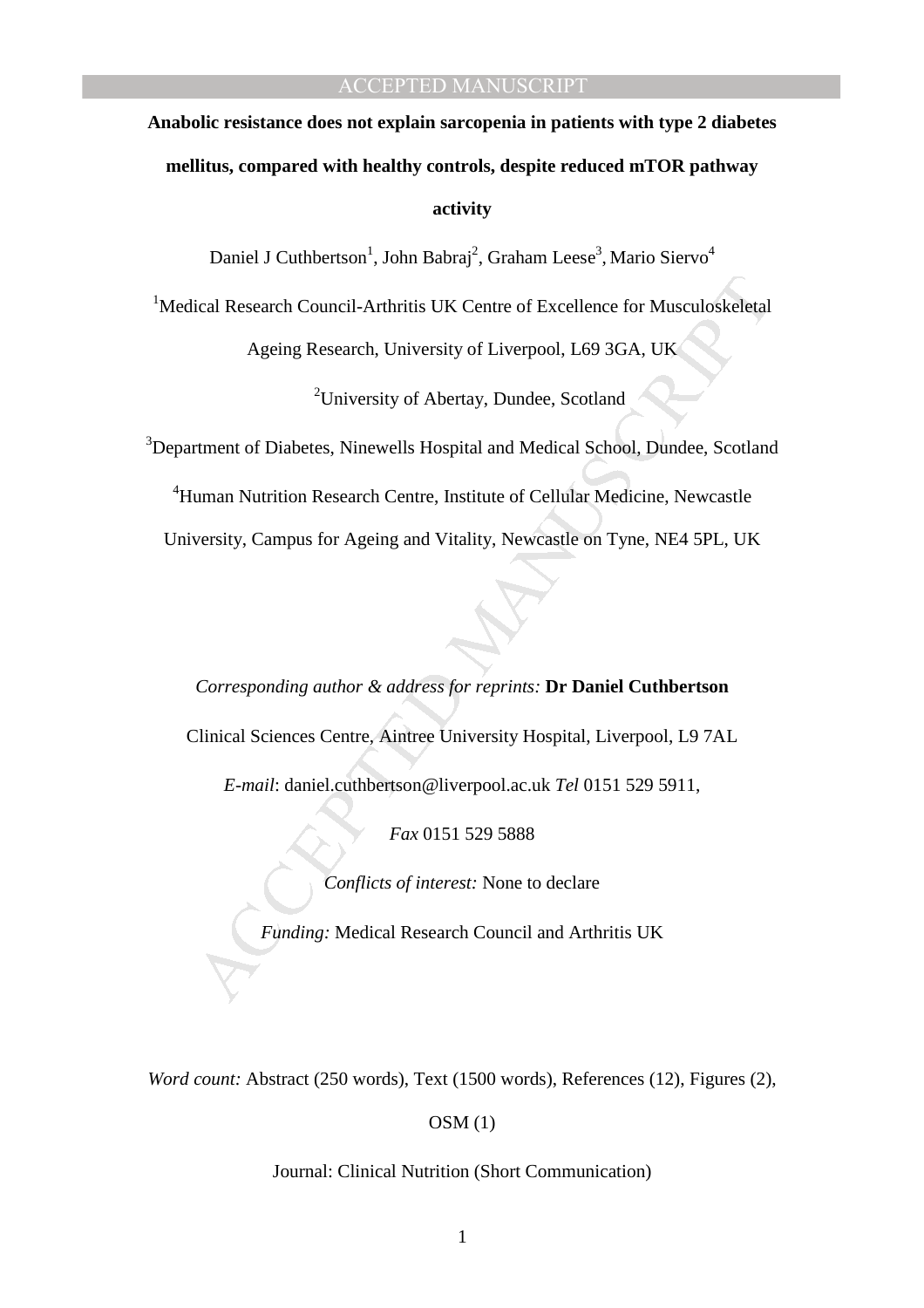#### **Abstract**

*Background* Ageing and type 2 diabetes mellitus (T2DM) are risk factors for skeletal muscle loss. We investigated whether anabolic resistance to feeding might underlie accelerated muscle loss in older people with T2DM and whether dysregulated mTOR signalling was implicated.

*Subjects* 8 obese men with T2DM, and 12 age-matched controls were studied (age 68±3 *vs*. 68±6y; BMI: 30±2 *vs.* 27±5 kg·m-2).

ing was implicated.<br>
to 8 obese men with T2DM, and 12 age-matched controls were studied (ag<br>
s. 68±6y; BMI: 30±2 vs. 27±5 kg·m<sup>2</sup>).<br> *M* Body composition was measured by dual-X-ray absorptiometry. Insulin an<br>
e were clamp *Methods* Body composition was measured by dual-X-ray absorptiometry. Insulin and glucose were clamped at post-absorptive concentrations  $(13\pm 2 \text{ vs. } 9\pm 3 \text{ mU·l}^{-1})$ ; 7.4 $\pm$ 1.9 *vs.* 4.6 $\pm$ 0.4 mmol·l<sup>-1</sup>; T2DM *vs.* controls). Fractional synthetic rates (FSR) of myofibrillar and sarcoplasmic proteins were measured as the rate of incorporation of <sup>[13</sup>C] leucine during a primed, constant infusion of [1-<sup>13</sup>C] α-ketoisocaproic acid, 3 h after 10 or 20g of essential amino acids (EAA) were orally administered. Protein expression of total and phosphorylated mTOR signalling proteins was determined by Western blot analysis.

*Results* Despite a significantly lower appendicular lean mass index and a greater fat mass index in T2DM *vs*. controls, basal myofibrillar and sarcoplasmic and postprandial myofibrillar FSR were similar. After 20g EAA, stimulation of sarcoplasmic FSR was slightly blunted in T2DM patients. Furthermore, feeding 20g EAA increased phosphorylation of mTOR,  $p70^{86k}$  and 4E-BP1 by 60-100% in controls with no response observed in T2DM.

*Conclusions* There was clear dissociation between changes in mTOR signalling *versus* changes in protein synthesis rates. However, the intact anabolic response of myofibrillar FSR to feeding in both groups suggests anabolic resistance may not explain accelerated muscle loss in T2DM.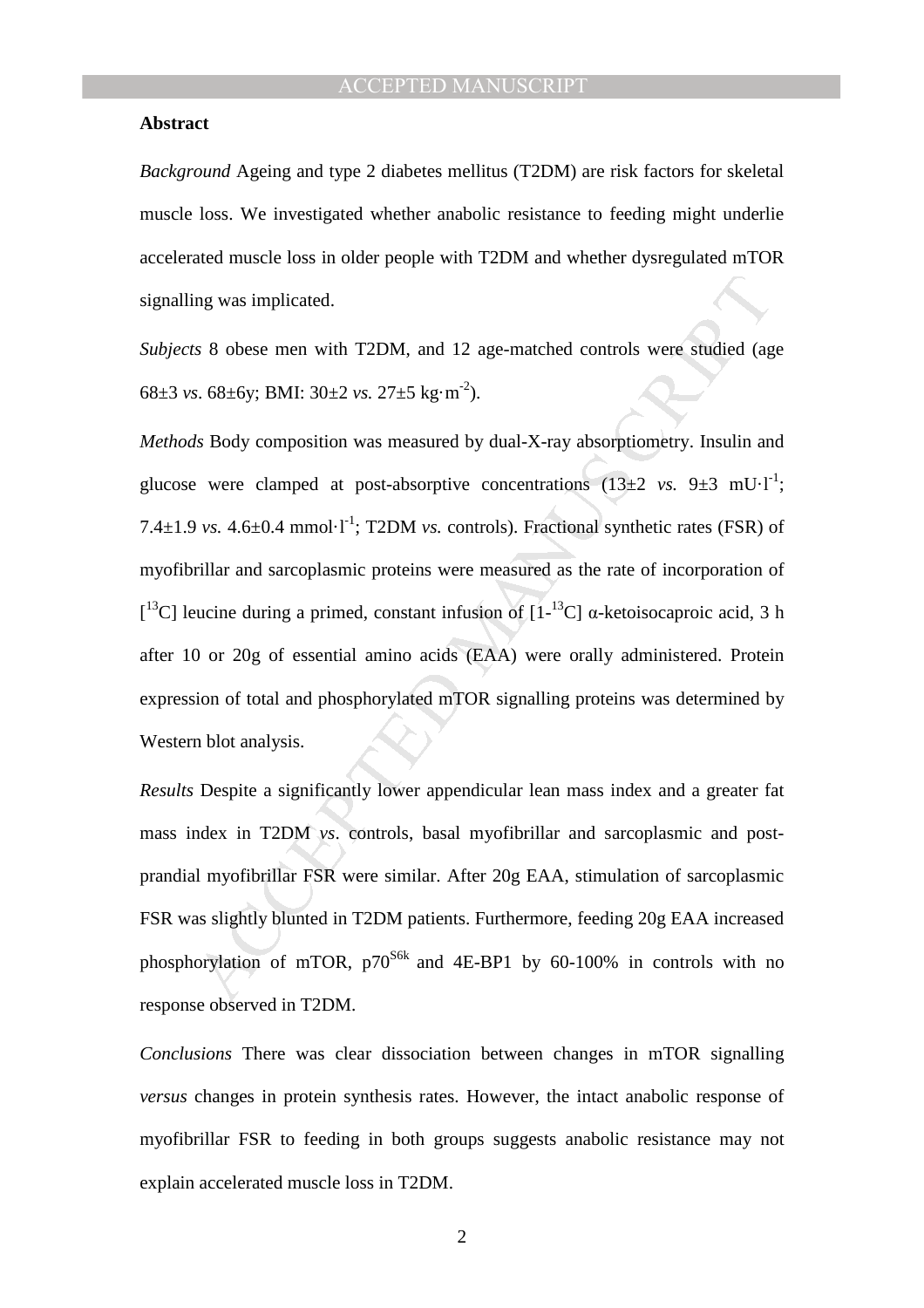#### **Introduction**

Sarcopenia is characterised by a progressive decline in skeletal muscle mass resulting in low muscle strength and impaired physical performance [1]. The risk for sarcopenia and physical disability is greater in older patients with type 2 diabetes mellitus (T2DM) [2]. The biological mechanisms associated with accelerated loss of muscle remain uncertain but alterations in skeletal muscle protein turnover are clearly implicated in such modifications in T2DM with evidence of impaired stimulation of protein synthesis related to ageing and insulin resistance [3, 4].

We determined whether an impaired anabolic response to feeding (with essential amino acids, (EAA)) was evident in skeletal muscle of older patients with T2D and whether diminished anabolic sensing and signalling through the PKB/mTOR pathway was implicated in any impairment.

#### **Methods**

s (T2DM) [2]. The biological mechanisms associated with accelerated loss cremain uncertain but alterations in skeletal muscle protein turnover are clearly remain uncertain but alterations in T2DM with evidence of impaired *Participant characteristics* Twelve healthy older men and eight men with T2DM were recruited (age  $68 \pm 3$  *vs*.  $68 \pm 6$  *y*; BMI:  $30 \pm 2$  *vs*.  $27 \pm 5$  kg·m<sup>-2</sup>). All subjects gave informed written consent and the study was approved by the Tayside Regional Ethics Committee (Ref 224/01). Detailed information on inclusion and exclusion criteria is reported in the online supplemental material.

Height and weight were measured and body mass indices and body surface areas were determined. Dual energy photon X-ray absorptiometry (DEXA; HOLOGIC Discovery W, Bedford, MA) was used to determine whole-body and appendicular lean (ALM) and fat (FM) masses. Age, gender and body mass index (BMI)-specific reference curves were used to calculate the individual *percentile* for height-adjusted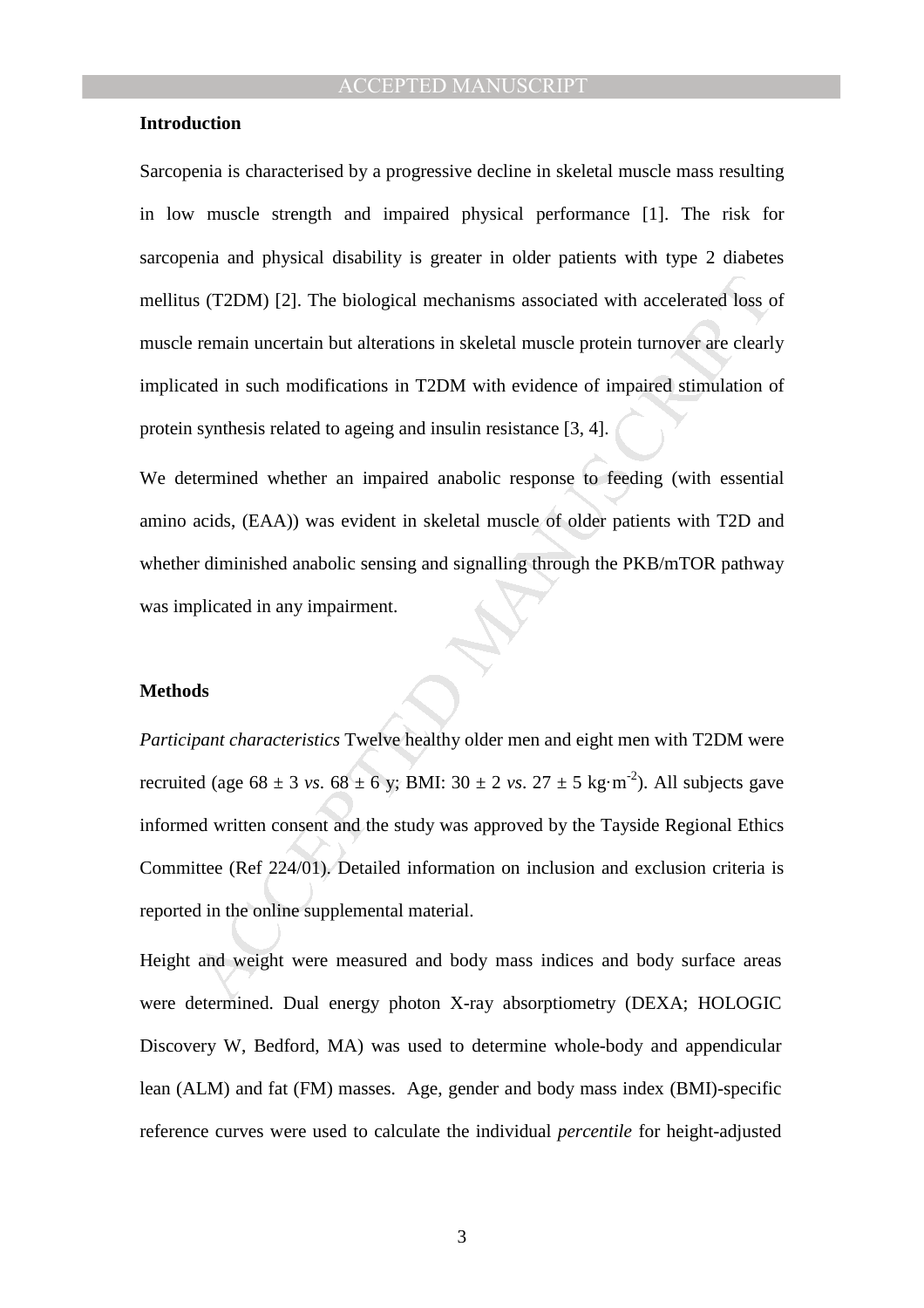ALM (appendicular lean mass index, ALMI) and FM (fat mass index, FMI) according to Prado *et al* [5].

*Experimental protocol* (including) Myofibrillar and sarcoplasmic protein FSR under basal, post-absorptive conditions  $(0-3 h)$  and after stimulation by EAA  $(3-6 h)$  were measured. In all cases a prior 0.5 h period (-0.5-0 h) ensured a plateau enrichment of the stable isotope. A protocol schematic and the composition of the oral EAAs that participants were fed is provided in the online supplemental material (Figure S1).

*Analytical methods* More detailed information on the analytical procedures are reported in the online supplemental material but methods are described briefly below.

Plasma glucose was measured with a YSI Stat2300 (Yellow Spring Instruments, Yellow Spring, OH) immediately after collection of each sample. Insulin was determined using an Abbott IMx analyzer (Abbott Inc Deerfield, IL, USA), based upon a microparticle enzyme immunoassay.

ed. In all cases a prior 0.5 h period (-0.5-0 h) ensured a plateau enrichment che isotope. A protocol schematic and the composition of the oral EAAs than ble isotope. A protocol schematic and the composition of the oral E The labelling of leucine in plasma and free muscle water was determined by GC-MS after conversion to the  $t$ - BDMS derivative; the  ${}^{13}C/{}^{12}C$  ratio of leucine was determined by selected-ion monitoring MS by standard methods as previously described. Plasma amino acids were quantified as their *t*-BDMS derivative after the addition of norleucine as internal standard.

Frozen muscle was processed in buffer containing inhibitors of phosphatase and protease activity (e.g. vanadate and microcystine) to maintain the phosphorylation state of the sarcoplasmic fraction signalling proteins. Samples (60–80 mg) were processed to separate myofibrillar and sarcoplasmic protein as described previously.

We estimated the relative concentrations and extent of phosphorylation using Western blotting in the basal state and after stimulation by EAA examining components of the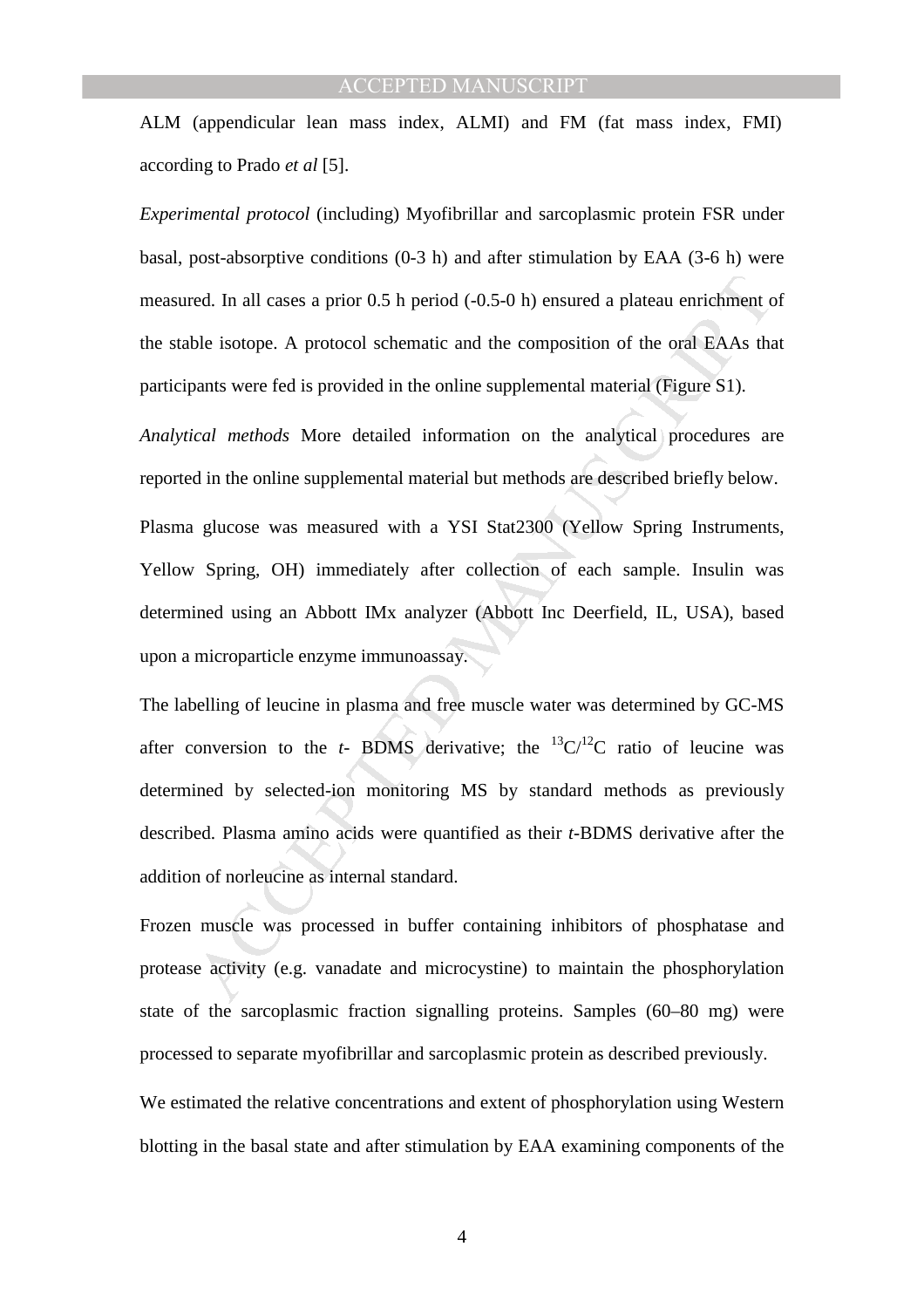mammalian target of rapamycin (mTOR) signalling pathway, known to be important for regulation of mammalian MPS.

*Statistical analysis* Patient/subject anthropometric, body composition characteristics and biochemical concentrations were compared using an unpaired t-test. One-way ANOVA with multiple data sets were applied for the FSR measurements with Bonferroni post test procedures for comparison of group means. *P* was taken as being significant at 0.05 or less. Values are given as mean  $\pm$  SD.

#### **Results**

A with multiple data sets were applied for the FSR measurements wir<br>roni post test procedures for comparison of group means. P was taken as bein<br>can at 0.05 or less. Values are given as mean ± SD.<br>S<br>S<br>Moreover, with appli *Body composition* The T2DM group had a significantly greater percentage body fat  $(33\pm2 \text{ vs. } 24\pm5 \text{ %}; \text{p} < 0.001)$  compared to controls but the two groups had similar total  $(P = 0.84)$  and appendicular lean mass  $(P = 0.60)$  (Table S1, online supplemental material). However, with application of age, gender and BMI-specific models of body composition, significant differences between the two groups emerged using percentiles for FMI and ALMI. T2DM patients had higher FMI (49.8±26.4 *vs.* 16.0 $\pm$ 14.9; *P* = 0.003) and lower ALMI (34.0 $\pm$ 29.5 vs. 66.2 $\pm$ 31.3; *P* = 0.04) percentiles compared to the controls, respectively (Figure 1A).

*Biochemical characteristics* Fasting plasma glucose and insulin concentration were maintained at the post-absorptive concentration throughout the duration of the study. There was a significant difference between the plateau glucose and plateau insulin concentrations in the T2DM patients and the elderly (both  $p<0.001$ ) (Figure 2, online supplemental material).

*Rates of protein synthesis* Basal myofibrillar and sarcoplasmic FSR were similar between groups. Myofibrillar FSR was not significantly different after feeding either 10 or 20 g EAA between the controls and T2DM. The same pattern of anabolic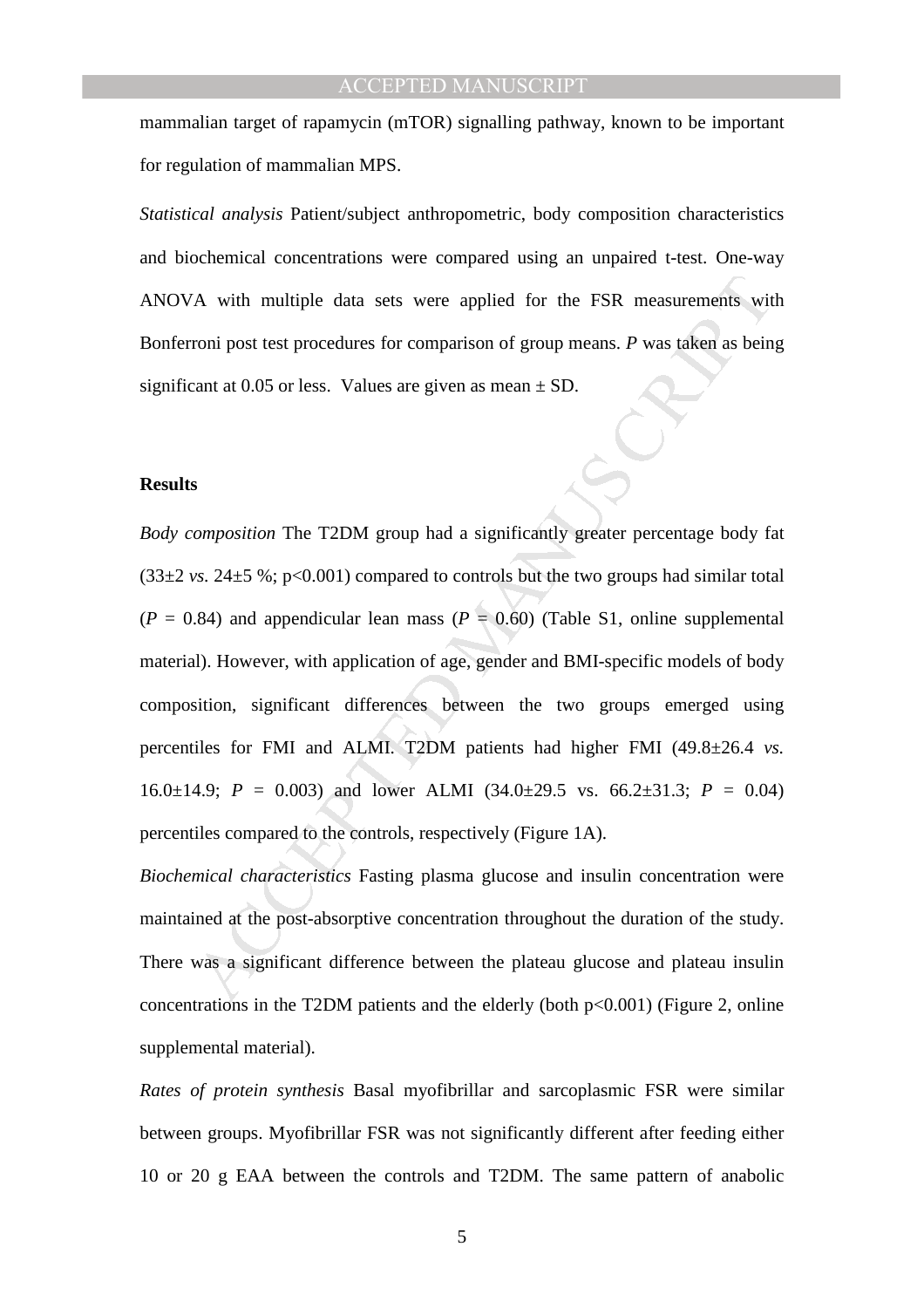stimulation was observed in controls and T2DM in that 10 g EAA significantly stimulated myofibrillar MPS with no additional stimulation with 20 g beyond that seen with 10 g EAA (Figure 1B). Sarcoplasmic FSR was similar between the control and T2DM after 10 g EAA. After 20g EAA, there was reduced responsiveness of sarcoplasmic protein in T2DM compared with the control (Figure 1C).

*Signaling protein analysis* In T2DM the concentration of  $p70<sup>S6k</sup>$  was reduced to  $0.76\pm0.06$  of control ( $P<0.01$ ) but mTOR and  $4E-BP1$  were similar. Feeding 20 g EAA increased phosphorylation of mTOR,  $p70^{86k}$  and 4E-BP1 by 60-100 % without any effect in T2DM (*P*<0.05) (Figure 2).

#### **Discussion**

asmic protein in T2DM compared with the control (Figure 1C).<br>
May protein analysis In T2DM the concentration of  $p70^{80k}$  was reduced t<br>
.06 of control (P<0.01) but mTOR and 4E-BP1 were similar, Feeding 20<br>
ncreased phos We have shown that in obese older patients with T2DM and good glycaemic control, rates of myofibrillar or sarcoplasmic muscle protein synthesis were similar to those in age-matched, non-diabetic individuals. Only the stimulation of sarcoplasmic protein synthesis, in response to the highest dose (20 g) of EAA, was blunted in the patients with T2DM. Despite the similarity in the anabolic response of MPS to feeding, there was diminished phosphorylation of the proteins involved in amino acid sensing/signalling pathways, namely mTOR,  $p70^{S6k}$  and 4E-BP1 in patients with T2DM compared with controls.

In examining the effects of feeding in T2DM, several pathophysiological considerations beyond that of ageing must be accounted for, particularly the degree of insulin resistance. Recently there have been conflicting results regarding the magnitude of the anabolic response to feeding in non-diabetic individuals in the presence of acute lipid-induced insulin resistance. Stephens *et al*., demonstrated anabolic resistance to a bolus of oral amino acids when muscle lipid was increased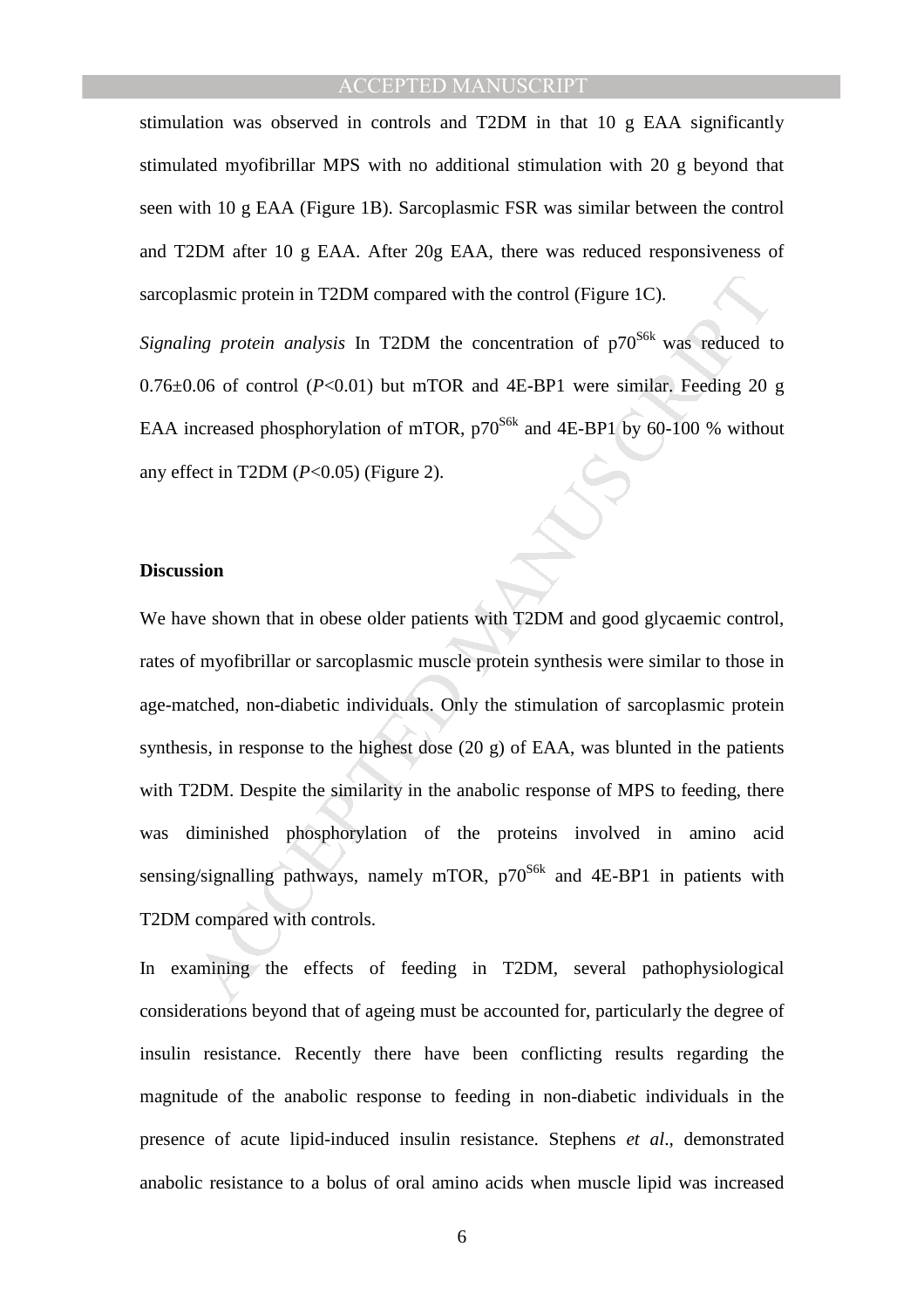during a lipid infusion in young men [6]. In contrast, others have found that elevated circulating free fatty acid concentrations do not impair the anabolic response to feeding [7].

However, it has been reported that T2DM hyperaminoacidaemia stimulates rates of whole body or skeletal muscle protein synthesis to a similar extent to those observed in lean and weight-matched control subjects [8]. In the current study, the influence of insulin resistance has been removed by maintaining insulin concentrations at their respective post-absorptive concentrations to study the isolated effect of hyperaminoacidaemia.

body or skeletal muscle protein synthesis to a similar extent to those observe<br>and weight-matched control subjects [8]. In the current study, the influence c<br>resistance has been removed by maintaining insulin concentratio In patients with T2DM, we observed a diminution of the activation of mTOR,  $p70^{86k}$ and 4E-BP1, despite apparently similar rates of myofibrillar protein synthesis to those in the healthy older people and attenuated rates of sarcoplasmic protein synthesis only in response to the highest dose of EAA. We have previously demonstrated that in older people, only basal, post-absorptive insulin concentrations accompanying ingestion of EAA is required to significantly activate the mTOR signalling pathway and so we might expect similar activation of this pathway in both groups [4]. Paradoxically, stimulation of MPS in diabetic rats has been demonstrated to occur in the absence of increases in the phosphorylation of components of the mTOR pathway  $(4E-BP1$  and  $p70^{S6k}$ ) suggesting there may be alternate, insulin-independent, signal transduction pathways that mediate changes in MPS. However we have also noted a lack of a coherent response between the activation of signalling proteins regulating translation initiation and directly measured rates of protein synthesis in human muscle in previous studies [9, 10].

These findings suggest that the mechanism underlying accelerated muscle loss in T2DM does not involve anabolic resistance to feeding. Similarly, evidence of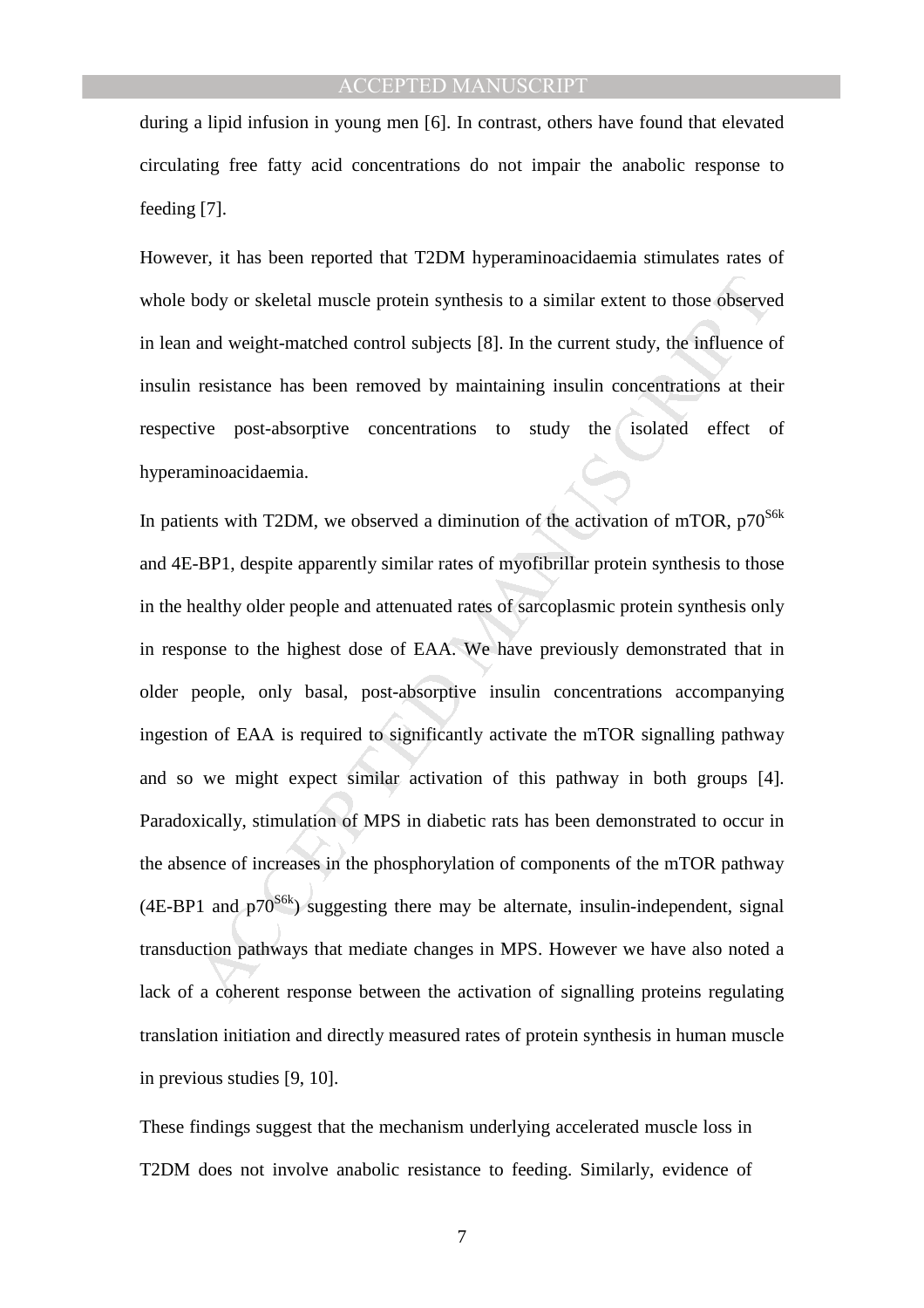is reflects greater levels of physical inactivity in T2DM compared to ageal healthy controls; individuals with T2DM have a demonstrably more with the despite than age-matched healthy controls [11]. In the absence of ess of anabolic resistance to exercise in T2DM is lacking considering the findings from exercise interventions in obese T2DM in which the magnitude of accretion of muscle mass is similar to that observed in healthy controls [12]. Taking these data together, it might be speculated that the more pronounced muscle loss in T2DM perhaps reflects greater levels of physical inactivity in T2DM compared to agematched healthy controls; individuals with T2DM have a demonstrably more sedentary lifestyle than age-matched healthy controls [11]. In the absence of measures of the participants' habitual physical activity, the mechanism underlying the reduced lean body mass in those with type 2 diabetes *versus* healthy controls can only be speculated in the current study but is likely to involve reduced physical activity in those with type 2 diabetes.

In conclusion, we demonstrate that despite evidence of aberrant mTOR signalling responses to feeding in obese patients with T2DM, compared to overweight nondiabetic controls, the anabolic response to feeding is similar in T2DM and controls. Thus, the results suggest that anabolic resistance to feeding may not be responsible for the accelerated muscle loss observed in T2DM with mechanisms linked to reduced physical activity potentially contributory.

8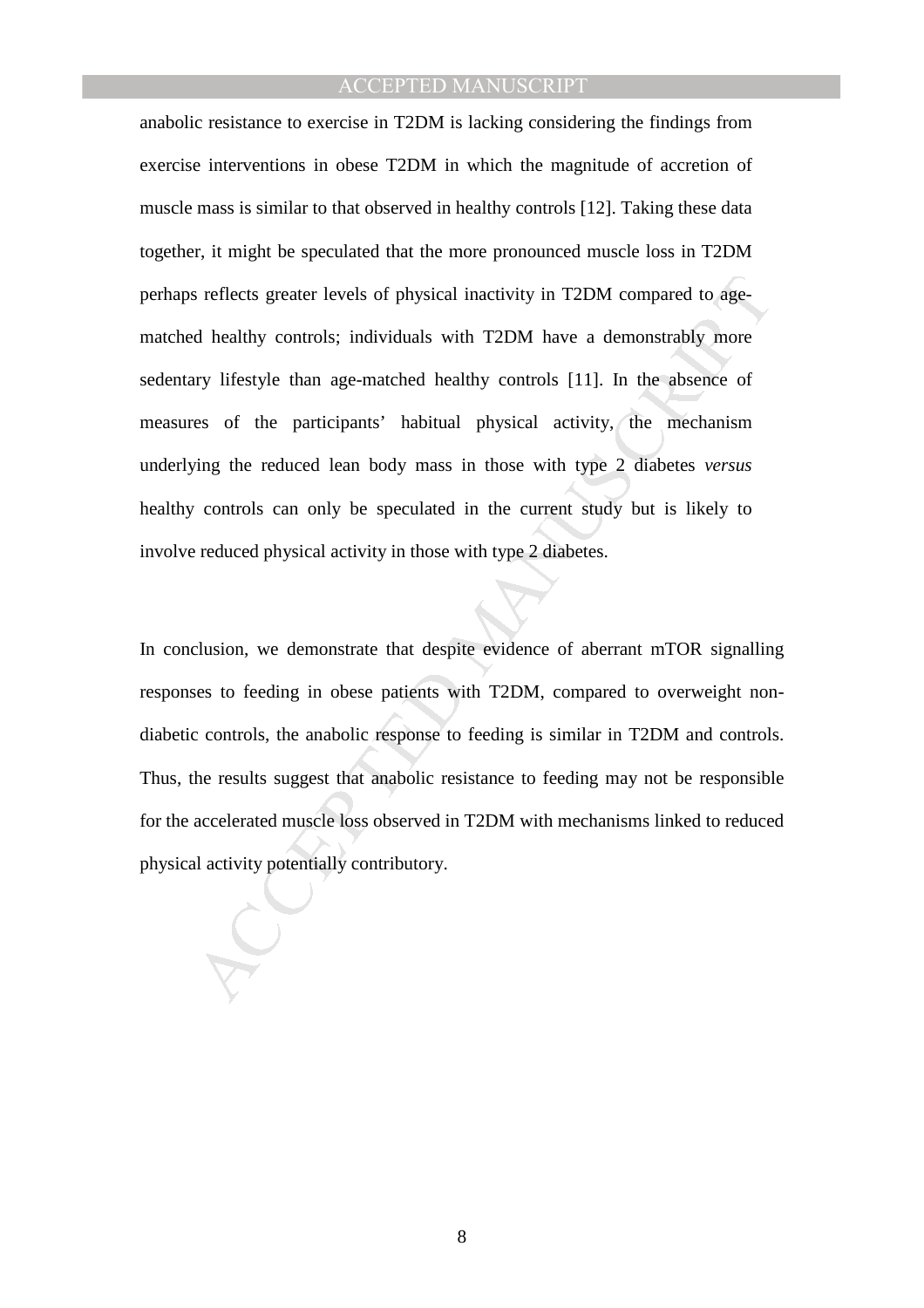#### **Figure legends**

Early lower percentile appendicular real mass noise. (VELWI) than the theath<br>s (Fig. 1A). Myofibrillar (Fig. 1B) and sarcoplasmic (Fig. 1C) fractions<br>is rates (FSR) in the post-absorptive state and in response to 10 g and Figure 1 Patients with T2DM, despite greater body weight, higher fat mass and a higher percentile of fat mass index (FMI) had more pronounced sarcopenia with a significantly lower percentile appendicular lean mass index (ALMI) than the healthy controls (Fig 1A). Myofibrillar (Fig 1B) and sarcoplasmic (Fig 1C) fractional synthesis rates (FSR) in the post-absorptive state and in response to 10 g and 20 g EAA, in the healthy elderly (open bars)  $(n=12)$  and in patients with T2D (crosshatched bars) (n=8). Values are mean  $\pm$  SD; \**P* <0.001 compared to fasted;  $\frac{\dag}{T}P$  < 0.01 compared to 10 g;  $\mathsf{p}^+P$  < 0.01 compared to old.

**Figure 2** Western blot analysis of phosho-specific mTOR,  $p70^{86k}$  and  $4E-BP1$  in fasting and fed conditions in healthy elderly and T2D in response to 20g EAA. Values are mean ± SD; \**P <*0.05.

**Figure 1** 

9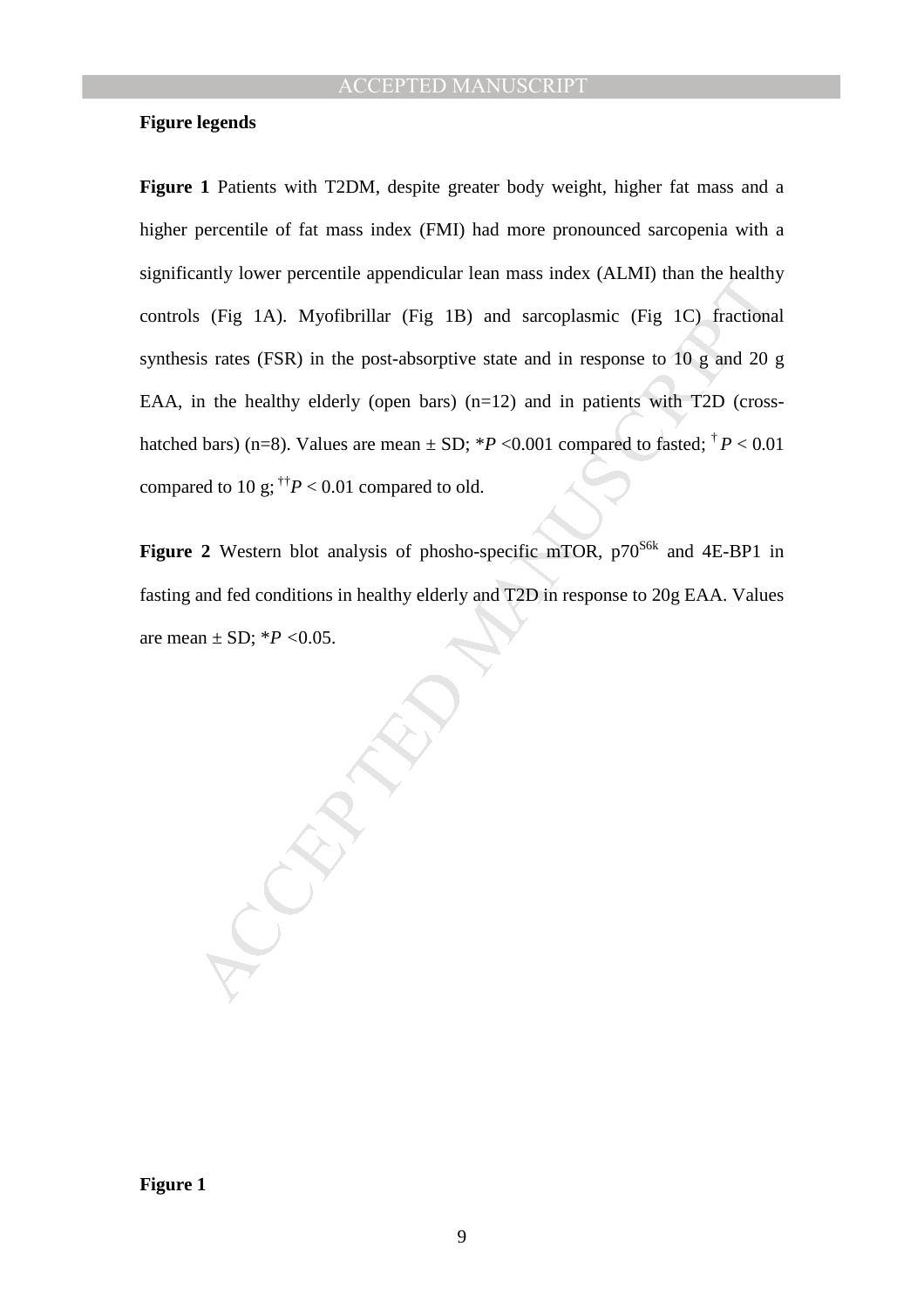# PTED MANUSCRIPT



**C**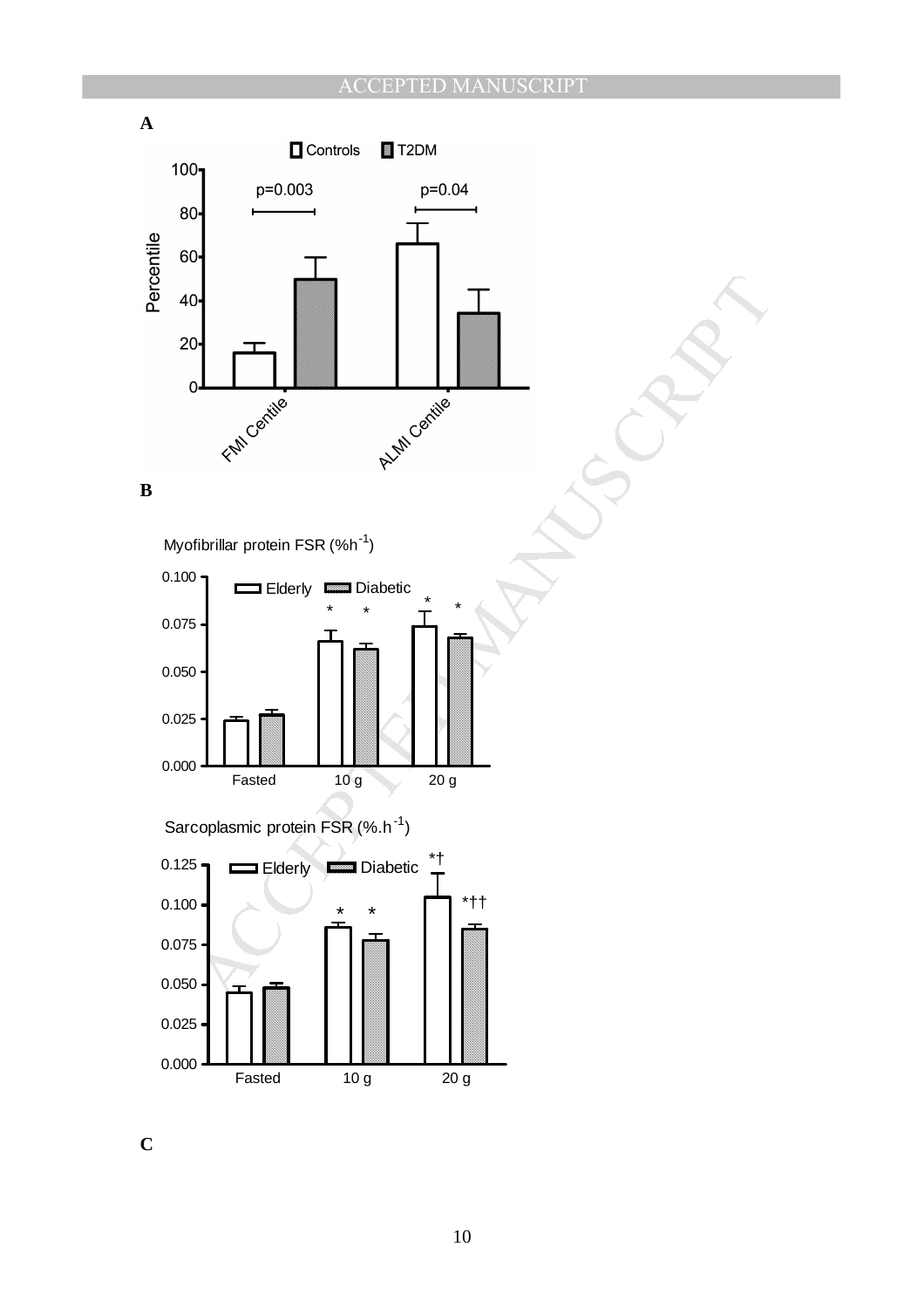# **Figure 2**